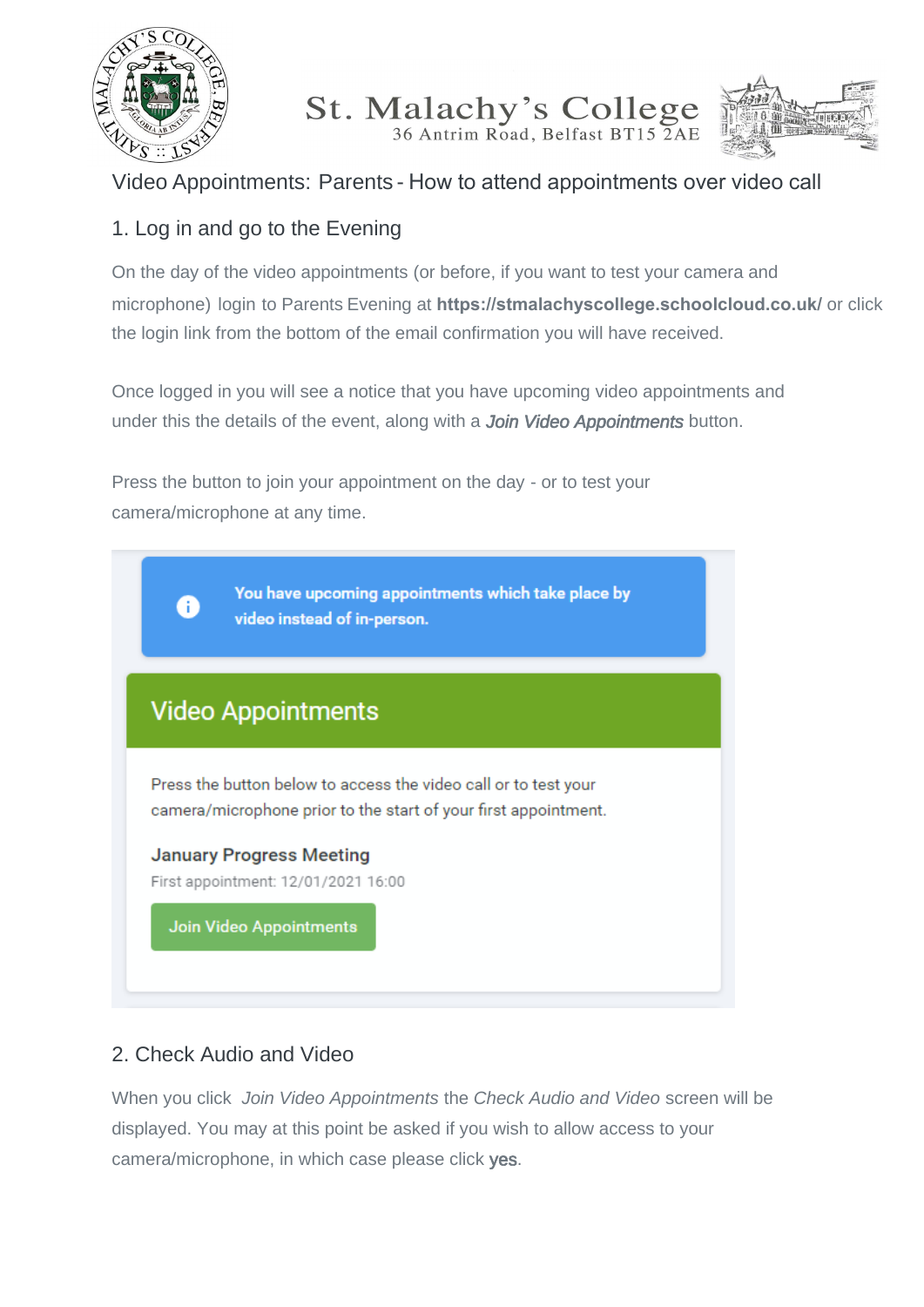



#### 2. The Video Call

On this screen you can see the following, when in a call:

- At the top left the teacher name (and subject details) for the current and next appointment
- At the top right a countdown to the start of the appointment.
- At the bottom the controls for the microphone and camera.



 When another person is available these also show a pick up button to start the call and a hang up button to leave the call.



. In the middle, when your appointment is due to start, the **Start Appointment** button.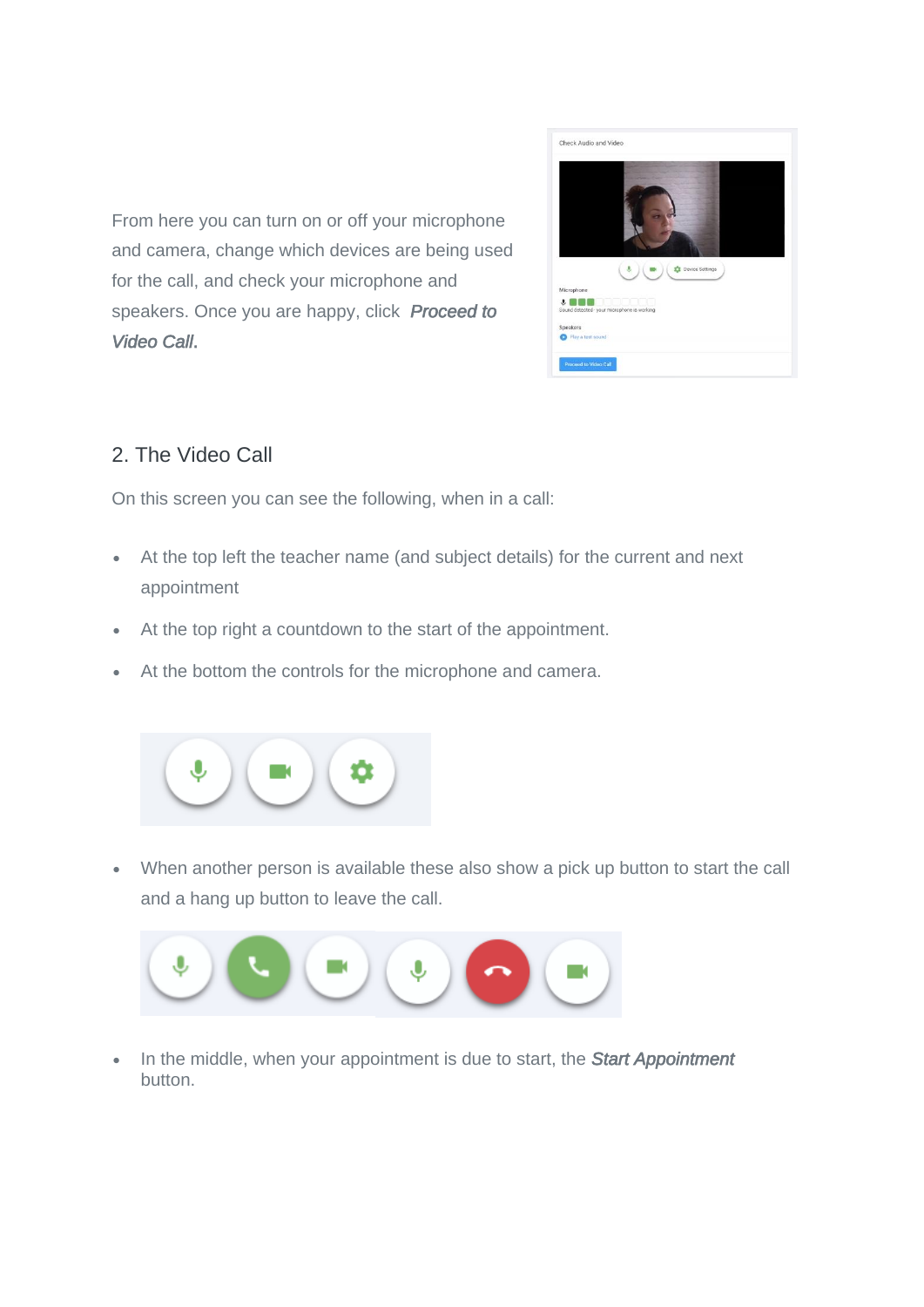

#### 3. Making a call

Click the *Start Appointment* button. You will see yourself in the bottom right corner of the screen (unless you have no camera, or have chosen to turn it off). If the teacher has not yet joined you will see a notice to that effect in the centre of the screen.

| Aristotelian Academy<br>≡      |                                                                         |  |
|--------------------------------|-------------------------------------------------------------------------|--|
| Now:                           | Mrs F Turner Class 7D                                                   |  |
|                                | 4:15 remaining                                                          |  |
|                                | Waiting for teacher                                                     |  |
|                                | $\left( \begin{array}{c} 0 \\ 0 \end{array} \right)$<br>$\bullet$<br>N. |  |
| Schedule                       |                                                                         |  |
| 16:40<br>Mrs F Turner Class 7D |                                                                         |  |

When a teacher joins a call you will see them in the main part of the screen - or hear them, if they have no camera (or have turned it off) - and can start your discussion with them.